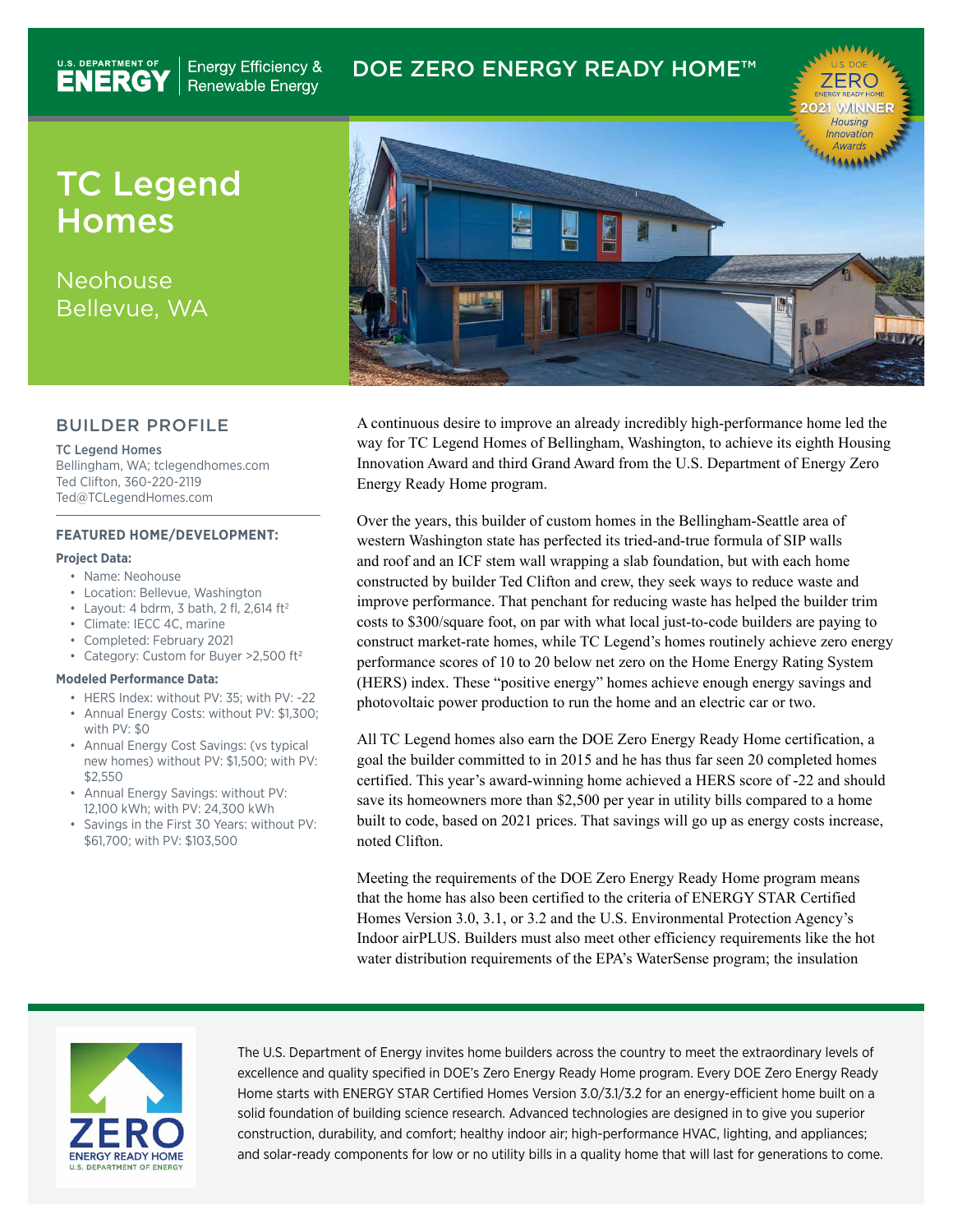### DOE ZERO ENERGY READY HOME TC Legend Homes

Triple-pane windows and LED lighting provide ample light to the open interiors while a heat recovery ventilator with a HEPA filter and  $CO<sub>2</sub>$  sensor helps to keep the indoor air clean.



## **What makes a home a DOE ZERO ENERGY READY HOME?**

1



meets or exceeds the EPA Indoor airPLUS Verification Checklist

#### **RENEWABLE READY** 7

meets EPA Renewable Energy-Ready Home.

requirements of the latest International Energy Conservation Code; HVAC and water heating efficiencies; third-party verified air sealing targets; installation of ENERGY STAR appliances, windows, and lighting; and ducts in conditioned space. In addition, homes are required to have solar electric panels installed or have the conduit and electrical panel space in place for it. Even without the 12.87 kW of PV panels installed on the roof of the winning home, it would achieve a HERS score of 35, well below the HERS 80 to 90 of most just-to-code new homes.

To reduce heating and cooling loads, TC Legend Homes relies on its tried-and-true base design. A four-inch slab is poured over 4 inches (R-20) of an EPS rigid foam product certified as zero-VOC. The stem walls around the slab are made of insulated concrete form (ICF) blocks consisting of a 6-inch reinforced concrete core wrapped with 2.625 inches of rigid foam on the interior and exterior for an R-23.6 total stem wall. TC Legend often seals the concrete slab to serve as the finished floor of the home because the exposed concrete readily absorbs passive solar heat and also easily transfers warmth from the radiant floor loops. On this home, the buyers requested hardwood flooring.

The home's above-grade walls consist of 6.5-inch (R-29) structural insulated panels (SIPs) that use a graphite-enhanced expanded polystyrene core wrapped with OSB. The walls are finished with house wrap and fiber cement siding. The roof is constructed of 10.25-inch (R-49) graphite-enhanced SIPs, topped with underlayment and asphalt shingles. Clifton notes that choosing a thicker, stronger roof panel allows the builder to use foam inter-panel connection splines in the roof rather than lumber or I-joist splines, which have some inherent thermal bridging heat losses; and the cost of the thicker panels is offset by eliminating the cost of the I-joist splines.

SIP provide seismic category D resistance and are rated to last 100 years. SIPs also make a very airtight structure with very little thermal bridging compared to stick-frame construction. The home is slab on grade, so there is no air leakage from the floor. All SIP panel joints are double-bead mastic sealed and taped at the seams internally with 6-inch SIP tape. Windows are foamed-in and sill plates are also sealed with SIP mastic. After the mechanical trades have completed their work and all windows and doors are sealed, the builder uses a proprietary aerosolized acrylic product that is distributed throughout the home while it is pressurized with a blower door fan to seal any remaining cracks in the building envelope. The final blower door test on this home was 0.47 ACH50.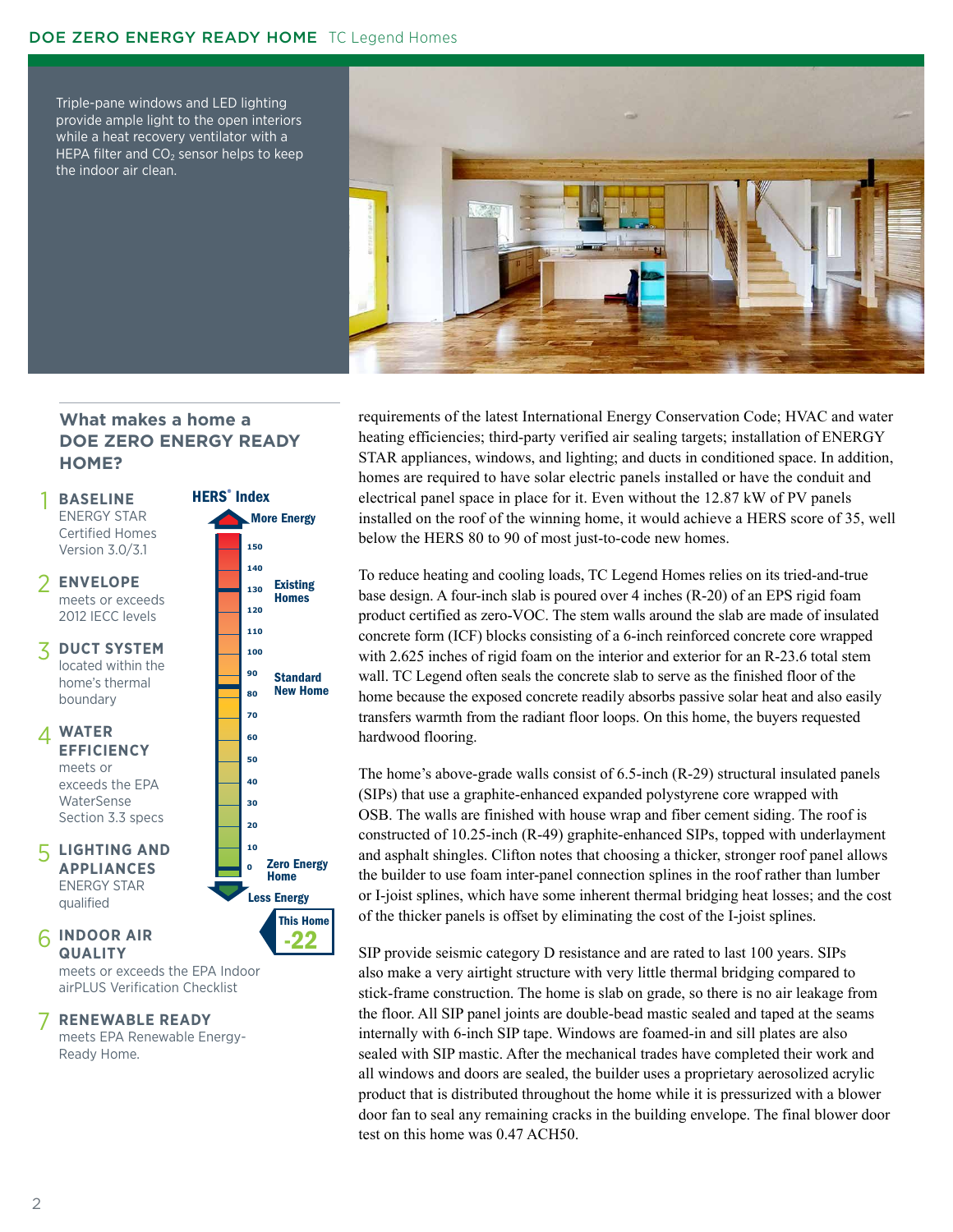

The home is constructed of structural insulated panels (SIPS) that consist of two sheets of OSB sandwiching a layer of rigid foam, in this case a 5.5-inch layer of graphite-enhanced expanded polystyrene which is sealed at the seams to provide a continuous air and thermal barrier layer around the house.

TC Legend Homes designs their homes with simple rectangular footprints and simple rooflines whenever possible for reduced cost and greater energy efficiency. "The TC shell system is tried and tested, has not changed over the last few years, goes up fast, and works brilliantly. It is designed in-house for easy assembly and great thermal performance," said Clifton.

The home is designed to take advantage of passive solar heating and shading with a floorplan that is longer in the east-west direction and puts a majority of the windows on the south sides of the house. The triple-pane windows on the south side have a U value of 0.15 and a SHGC (solar heat gain coefficient) of 0.46. In the winter, sunshine can pour in the well-glazed south side of the house and heat up the floors like a thermal battery. In the summer, the 2.5-foot roof overhang upstairs and full-length 3.5 foot covered porch downstairs shield windows from direct summer sun. East-, west-, and north-facing sides of the home have fewer windows. Movable shades on the east and west windows also help prevent heat gain in the summer. Windows and doors are triple-pane glass with three low-emissivity coatings and argon fillings that reduce heat transfer, reaching U=0.15 to 0.22 depending on glass type. The home's windows are supplemented by reflective white paint to take advantage of daylight, and when the sun is down, 100% LED light fixtures illuminate the interior.

The solar panels are also aligned on the south side of the house along the second floor, with space along the porch cover for additional panels. These panels power the all-electric house including the electric vehicle charging station, ENERGY STAR appliances, and air-to-water heat pump for space and water heating.

Mechanical ventilation is a necessity in the super-tight homes. In 2021 after another summer marked by forest fires and days of dangerously bad air quality across the Northwest, TC Legends' owner Ted Clifton and lead designer Jake Evans decided to tackle air quality issues. The builder was already routinely installing a heat recovery ventilator (HRV) as the standard ventilation system in all of their homes. An HRV brings in outdoor air that is tempered with outgoing stale air in a heat exchanger to warm incoming air in winter and cool incoming air in the summer. They added a HEPA filter unit to the fresh air intake of the HRV that included an inline fan to pull in air that passes through the HEPA filter, which filters out 99.97% of particles down to 0.3 microns. The fan-powered filter unit is operated by the same variable speed switch that controls the home's powerful range hood fan, so when the range hood fan is on, instead of depressurizing the home or pulling in makeup air through cracks in the building envelope or an imperfect backdraft damper, just the right amount of makeup

# HOME CERTIFICATIONS

DOE Zero Energy Ready Home Quality Management Guidelines

DOE Zero Energy Ready Home Program - 100% Commitment

ENERGY STAR Certified Homes Version 3.1

EPA Indoor airPLUS

BuiltGreen 5 Star, Certificate of Merit

 "It's not necessarily that I want to save the world, and it's not really about the savings, it's about waste; if there is a better way to do it, then why not?" -Home owner



Every DOE Zero Energy Ready Home combines a building science baseline specified by ENERGY STAR Certified Homes with advanced technologies and practices from DOE's Building America research program.